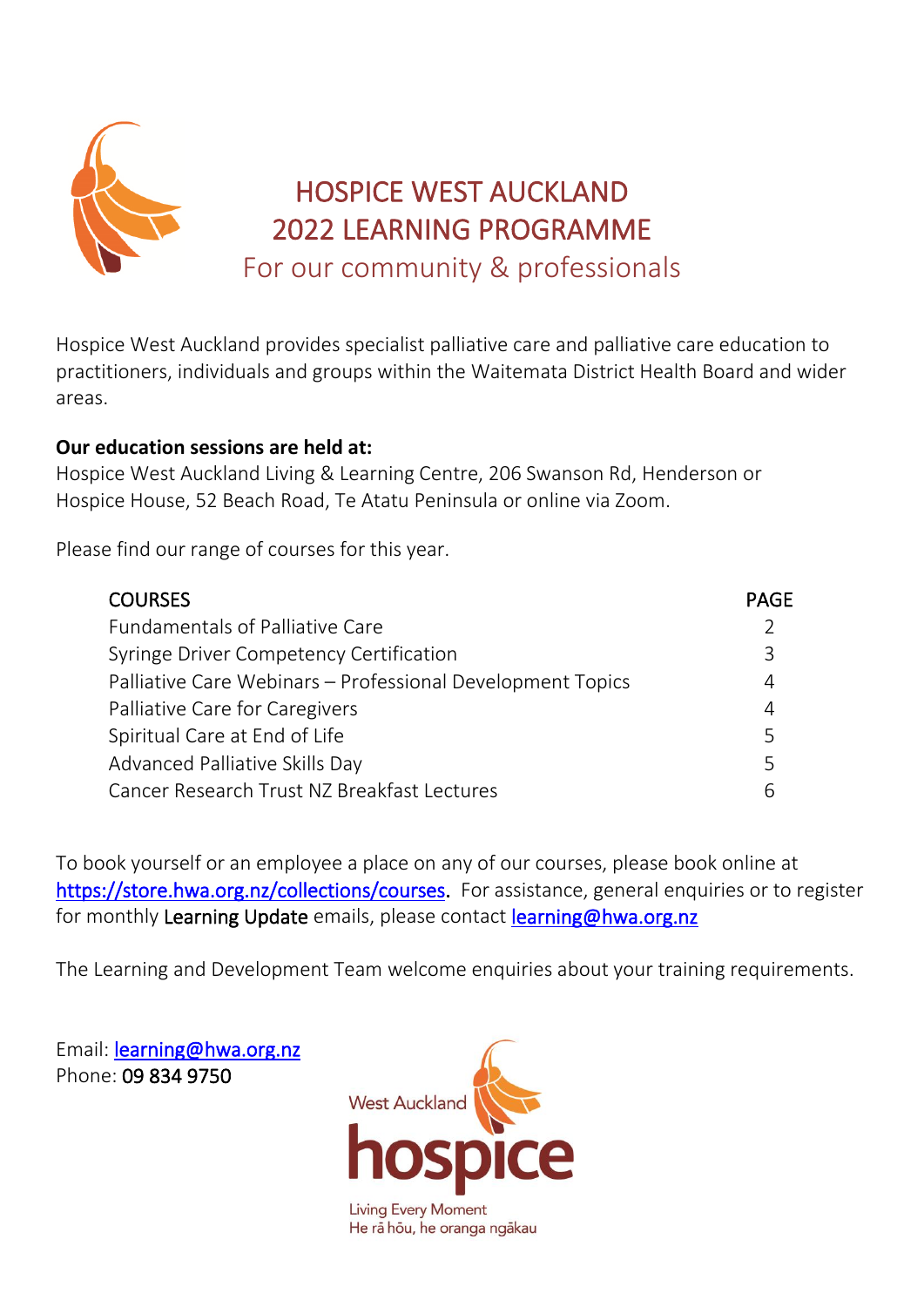|                     | <b>FUNDAMENTALS OF PALLIATIVE CARE PROGRAMME (changed for 2022)</b>                                                                                                                                                                                                                                                                                                                        |                                                                                                                                  |  |
|---------------------|--------------------------------------------------------------------------------------------------------------------------------------------------------------------------------------------------------------------------------------------------------------------------------------------------------------------------------------------------------------------------------------------|----------------------------------------------------------------------------------------------------------------------------------|--|
| Description:        | This blended learning programme of eLearning modules and workshop is designed<br>for health care workers (registered and non registered) who are caring for people<br>with a palliative need. The programme will cover four topics (see below) designed to<br>enhance the End of Life (EOL) care skills of all participants.                                                               |                                                                                                                                  |  |
| eLearning:          | There are four individual elearning modules which you can access on demand and<br>take approximately 1 hour to complete each. You must complete the Essence<br>module to progress to the others. You may wish to complete one or all modules,<br>however, to attend the workshop you will need to complete all four modules as a<br>prerequisite. To register, contact learning@hwa.org.nz |                                                                                                                                  |  |
| Workshop:           | When you have completed all four elearning modules you can register to attend the<br>one day workshop which completes the Fundamentals of Palliative Care training<br>programme. Workshops will be face to face or by Zoom. To register contact<br>learning@hwa.org.nz.                                                                                                                    |                                                                                                                                  |  |
| Workshop            | One day workshop from 8.30am till 5:00pm                                                                                                                                                                                                                                                                                                                                                   |                                                                                                                                  |  |
| <b>Times/Dates:</b> | 10 May                                                                                                                                                                                                                                                                                                                                                                                     | 23 August                                                                                                                        |  |
|                     | 8 November<br>7 June (subject to demand)<br>$\bullet$<br>Blended learning programme of eLearning and workshop.<br>$\bullet$                                                                                                                                                                                                                                                                |                                                                                                                                  |  |
| <b>Benefits:</b>    | Improve the assessment and outcomes for people in your care.<br>$\bullet$<br>Reflective learning opportunities and case studies.<br>$\bullet$<br>Certificates presented for completion of each module & the full programme.<br>$\bullet$                                                                                                                                                   |                                                                                                                                  |  |
| <b>Topics:</b>      | <b>E Learning Modules</b><br>Essence<br>The Palliative Care Approach<br>Managing Pain and Long Term Illness<br>Care and Support at End of Life                                                                                                                                                                                                                                             | <b>Workshop Topics</b><br>The Palliative Care Approach<br>Managing Pain and Long Term Illness<br>Care and Support at End of Life |  |
| For Who:            | An inter-professional holistic learning programme for anyone who is interested to<br>learn about end of life care.                                                                                                                                                                                                                                                                         |                                                                                                                                  |  |
| Cost:               | \$60 + gst - This programme is subsidised by Waitemata District Health Board.                                                                                                                                                                                                                                                                                                              |                                                                                                                                  |  |
| Workshop<br>Venue   | Living & Learning Centre, 206 Swanson Road, Henderson or by Zoom                                                                                                                                                                                                                                                                                                                           |                                                                                                                                  |  |
| Prerequisites:      | 4 x eLearning modules are required to be completed prior to attending the<br>workshop. The information in these modules will provide you with important<br>knowledge and theory which will be applied and discussed in the workshop.                                                                                                                                                       |                                                                                                                                  |  |
| Presented by:       | Members of the Hospice West Auckland Team.                                                                                                                                                                                                                                                                                                                                                 |                                                                                                                                  |  |
| Certification:      | Certificates awarded for completion of each eLearning module and on completion<br>of the full programme.                                                                                                                                                                                                                                                                                   |                                                                                                                                  |  |
|                     | Nationally recognised programme developed by Hospice New Zealand                                                                                                                                                                                                                                                                                                                           |                                                                                                                                  |  |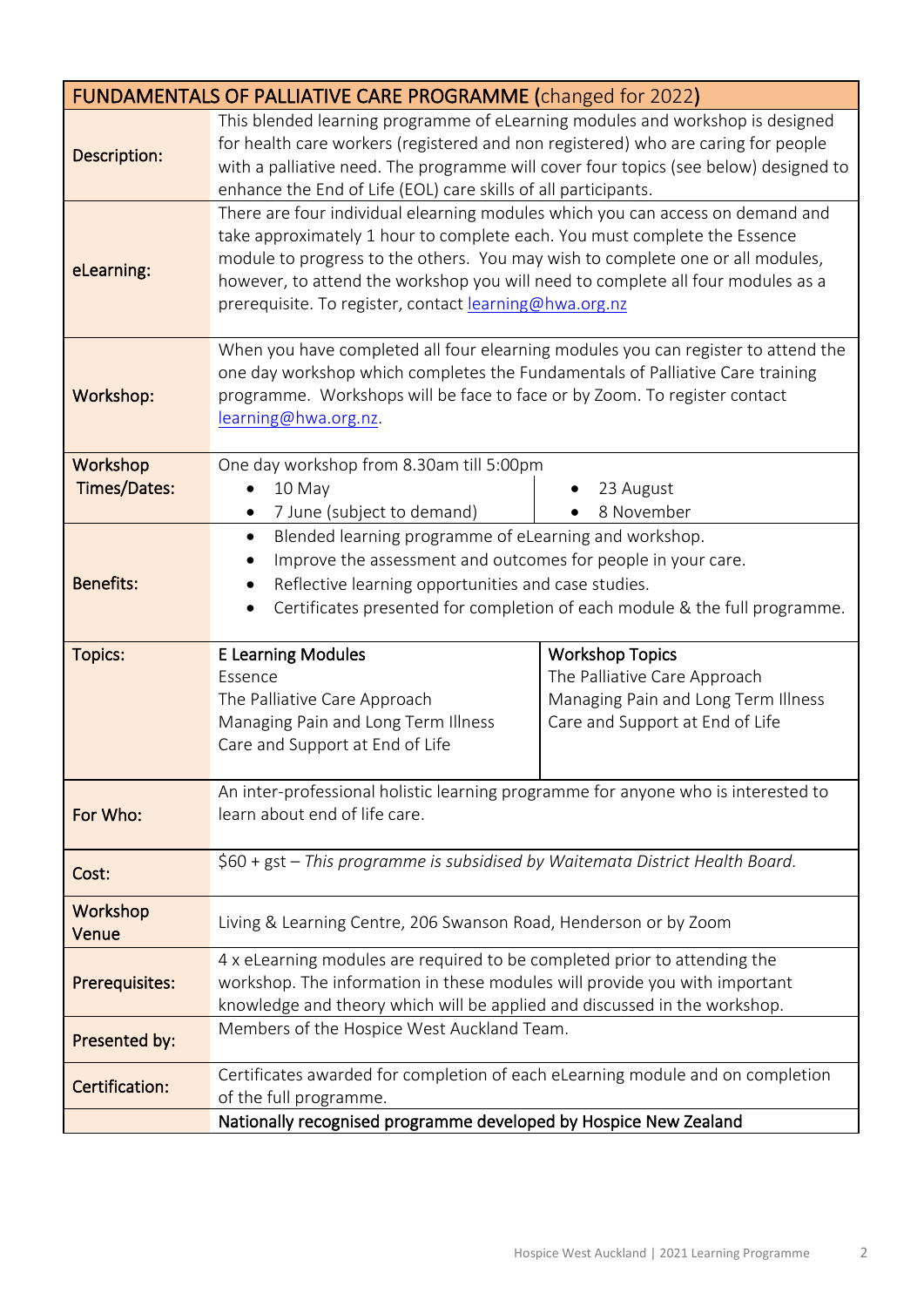| SYRINGE DRIVER COMPETENCY CERTIFICATION & REFRESHER (changed for 2022) |                                                                                                                                                                                                                                                                                                                                                                                                        |  |
|------------------------------------------------------------------------|--------------------------------------------------------------------------------------------------------------------------------------------------------------------------------------------------------------------------------------------------------------------------------------------------------------------------------------------------------------------------------------------------------|--|
| Description:                                                           | This is a blended learning programme of eLearning modules and a face-to-face<br>practical assessment workshop. The programme is designed to assist registered<br>nurses to gain theoretical and practical knowledge to manage syringe drivers in their<br>practice. Enrolled nurses can complete the course but must work within their scope<br>of practice (as defined by the Nursing Council of NZ). |  |
| eLearning:                                                             | Participants will learn about the use of a syringe driver, caring for a person with a<br>syringe driver and information about medications and drug calculations. The<br>elearning module takes approximately 2 hours to complete. To register contact<br>learning@hwa.org.nz                                                                                                                           |  |
| Workshop:                                                              | The practical competency workshop will briefly recap the key points covered in the<br>eLearning and provide instruction, practice, and competency assessment in the<br>setting up and management of the NikiT34 syringe driver. To register contact<br>learning@hwa.org.nz                                                                                                                             |  |
| Workshop<br><b>Times &amp;</b><br><b>Dates</b>                         | Two hour workshop from 1pm - 3pm<br>17 May<br>8 March<br>21 June<br>29 March<br>Further 2022 workshop dates to be confirmed mid<br>19 April<br>year.                                                                                                                                                                                                                                                   |  |
| <b>Benefits:</b>                                                       | Gain proficiency in the commencement and management of the (preferred)<br>$\bullet$<br>syringe driver.<br>Theoretical and practical skills in the handling of drugs and the syringe<br>$\bullet$<br>driver.                                                                                                                                                                                            |  |
| Topics include:                                                        | The role of syringe drivers in palliative and end of life care.<br>$\bullet$<br>Participants will acquire enhanced understanding of the indications for use<br>of syringe drivers and specialist input into management of them.<br>Learn and demonstrate competence in syringe driver use - therefore<br>enhancing patient care.                                                                       |  |
| For who:                                                               | RN's (enrolled nurses are eligible to attend subject to their scope of practice).                                                                                                                                                                                                                                                                                                                      |  |
| Cost:                                                                  | eLearning - no charge<br>Practical Competency Workshop: \$50 + gst. (Competency Refresher \$30 +gst)                                                                                                                                                                                                                                                                                                   |  |
| Venue:                                                                 | Workshop -Living & Learning Centre, 206 Swanson Road, Henderson or by Zoom<br>Elearning - Personal Device (Computer or Tablet).                                                                                                                                                                                                                                                                        |  |
| Presented by:                                                          | An accredited representative of Hospice NZ (CNS or Nurse Educator).                                                                                                                                                                                                                                                                                                                                    |  |
| <b>Pre-Requisites:</b>                                                 | Completion of Syringe Driver eLearning is a prerequisite for attending the Syringe<br>Driver Competency workshop. Please note that you need to attend your workshop<br>within 2 months of completing the eLearning (subject to Covid-19 restrictions).                                                                                                                                                 |  |
| Certification:                                                         | Certification of competency for 2 years and registration on the NZ competency<br>register.                                                                                                                                                                                                                                                                                                             |  |
|                                                                        | Nationally recognised programme developed by Hospice New Zealand                                                                                                                                                                                                                                                                                                                                       |  |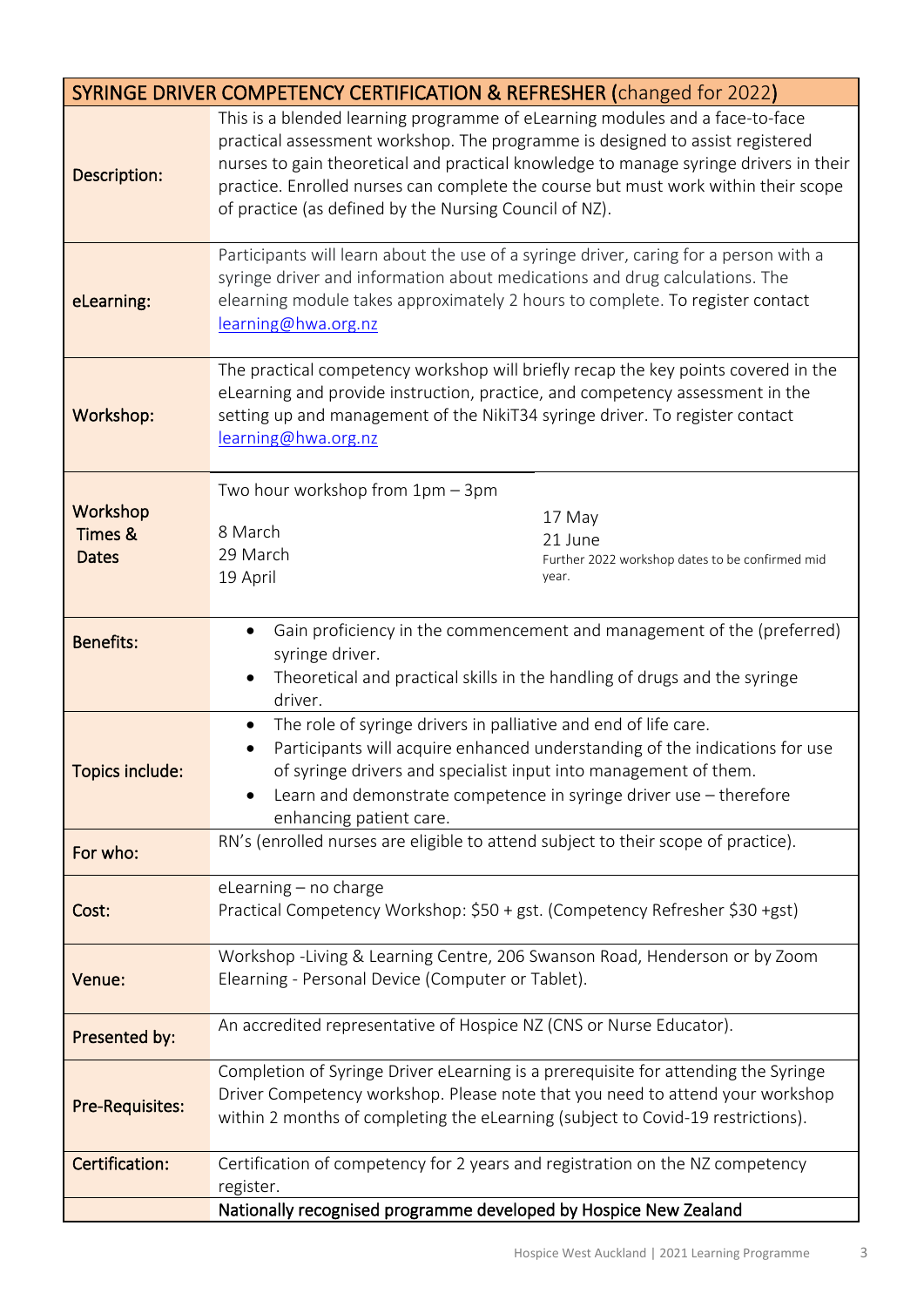| HWA PALLIATIVE CARE WEBINARS - PROFESSIONAL DEVELOPMENT TOPICS |                                                                                                                                                                       |  |
|----------------------------------------------------------------|-----------------------------------------------------------------------------------------------------------------------------------------------------------------------|--|
| Description:                                                   | Our webinars offer a series of advanced topics aimed at GPs, Pharmacists and<br>other experienced palliative care clinicians to enhance end of life care for patient. |  |
| <b>2022 Dates:</b>                                             | 13 April<br>Webinar                                                                                                                                                   |  |
|                                                                | Webinar<br>8 June                                                                                                                                                     |  |
|                                                                | Webinar<br>3 August                                                                                                                                                   |  |
|                                                                | 12 October<br>Webinar                                                                                                                                                 |  |
| Time:                                                          | $7:30$ am $-8:30$ am                                                                                                                                                  |  |
|                                                                | 2022 Topics will include:                                                                                                                                             |  |
|                                                                | Deprescribing<br>$\bullet$                                                                                                                                            |  |
| <b>Topics:</b>                                                 | Non Malignant Disease - Respiratory Disease                                                                                                                           |  |
|                                                                | Malignant Bowel Obstruction                                                                                                                                           |  |
|                                                                | Dementia                                                                                                                                                              |  |
| <b>Benefits:</b>                                               | Advanced topics covered.<br>$\bullet$                                                                                                                                 |  |
|                                                                | Clinical and pharmacological updates.                                                                                                                                 |  |
|                                                                | Opportunities for questions to expert panelists.<br>$\bullet$                                                                                                         |  |
| For Who:                                                       | GPs, Pharmacists, and other experienced palliative care clinicians.                                                                                                   |  |
| Cost:                                                          | No charge to attend the live session.                                                                                                                                 |  |
| Venue:                                                         | Zoom Webinar.                                                                                                                                                         |  |
| Presented by:                                                  | Hospice West Auckland Medical Team.                                                                                                                                   |  |

|                  | <b>PALLIATIVE CARE FOR CAREGIVERS</b>                                                                                                                                                                                                                                                                                                                                                       |  |  |
|------------------|---------------------------------------------------------------------------------------------------------------------------------------------------------------------------------------------------------------------------------------------------------------------------------------------------------------------------------------------------------------------------------------------|--|--|
| Description:     | Further develop the end of life care skills for all care assistants and support<br>workers in residential and community settings. This programme explores a core<br>range of skills and topics in a supported and friendly learning environment. The<br>one day programme is an interactive workshop. Participants will acquire a solid<br>understanding of their role in end of life care. |  |  |
| Time:            | One day from $8.30$ am $-4.30$ pm.                                                                                                                                                                                                                                                                                                                                                          |  |  |
| Dates:           | 2022 dates are to be confirmed and subject to demand. If you or your staff are<br>interested in attending, please email learning@hwa.org.nz                                                                                                                                                                                                                                                 |  |  |
| <b>Benefits:</b> | Learn to identify key concepts in end of life care.<br>$\bullet$                                                                                                                                                                                                                                                                                                                            |  |  |
|                  | Gain comprehensive knowledge of the role of the Health Care Assistant<br>$\bullet$                                                                                                                                                                                                                                                                                                          |  |  |
|                  | and Support Workers in providing end of life care.                                                                                                                                                                                                                                                                                                                                          |  |  |
|                  | Further develop your end of life care management skills.<br>$\bullet$                                                                                                                                                                                                                                                                                                                       |  |  |
|                  | Feel confident to talk with residents/clients and their family/whanau.<br>$\bullet$                                                                                                                                                                                                                                                                                                         |  |  |
|                  | Understand your feelings around the loss of a resident or client.                                                                                                                                                                                                                                                                                                                           |  |  |
| <b>Topics:</b>   | Key concepts in end of life care.<br>1.                                                                                                                                                                                                                                                                                                                                                     |  |  |
|                  | The role of the Health Care Assistant in providing end of life care.<br>2.                                                                                                                                                                                                                                                                                                                  |  |  |
|                  | End of life care management skills; mouth care, skin care, last days of life<br>3.                                                                                                                                                                                                                                                                                                          |  |  |
|                  | and other aspects.                                                                                                                                                                                                                                                                                                                                                                          |  |  |
|                  | 4. Spiritual Care in end of life and self-care strategies.                                                                                                                                                                                                                                                                                                                                  |  |  |
| For who?         | All healthcare assistants, support workers, patient & family volunteers.                                                                                                                                                                                                                                                                                                                    |  |  |
| Cost:            | $$60 + gst.$                                                                                                                                                                                                                                                                                                                                                                                |  |  |
| Venue:           | Living & Learning Centre, 206 Swanson Road, Henderson.                                                                                                                                                                                                                                                                                                                                      |  |  |
| Presented by:    | Members of the Hospice West Auckland Team.                                                                                                                                                                                                                                                                                                                                                  |  |  |
| Certification:   | Certificates issued for attendance.                                                                                                                                                                                                                                                                                                                                                         |  |  |
|                  | Nationally recognised programme developed by Hospice New Zealand.                                                                                                                                                                                                                                                                                                                           |  |  |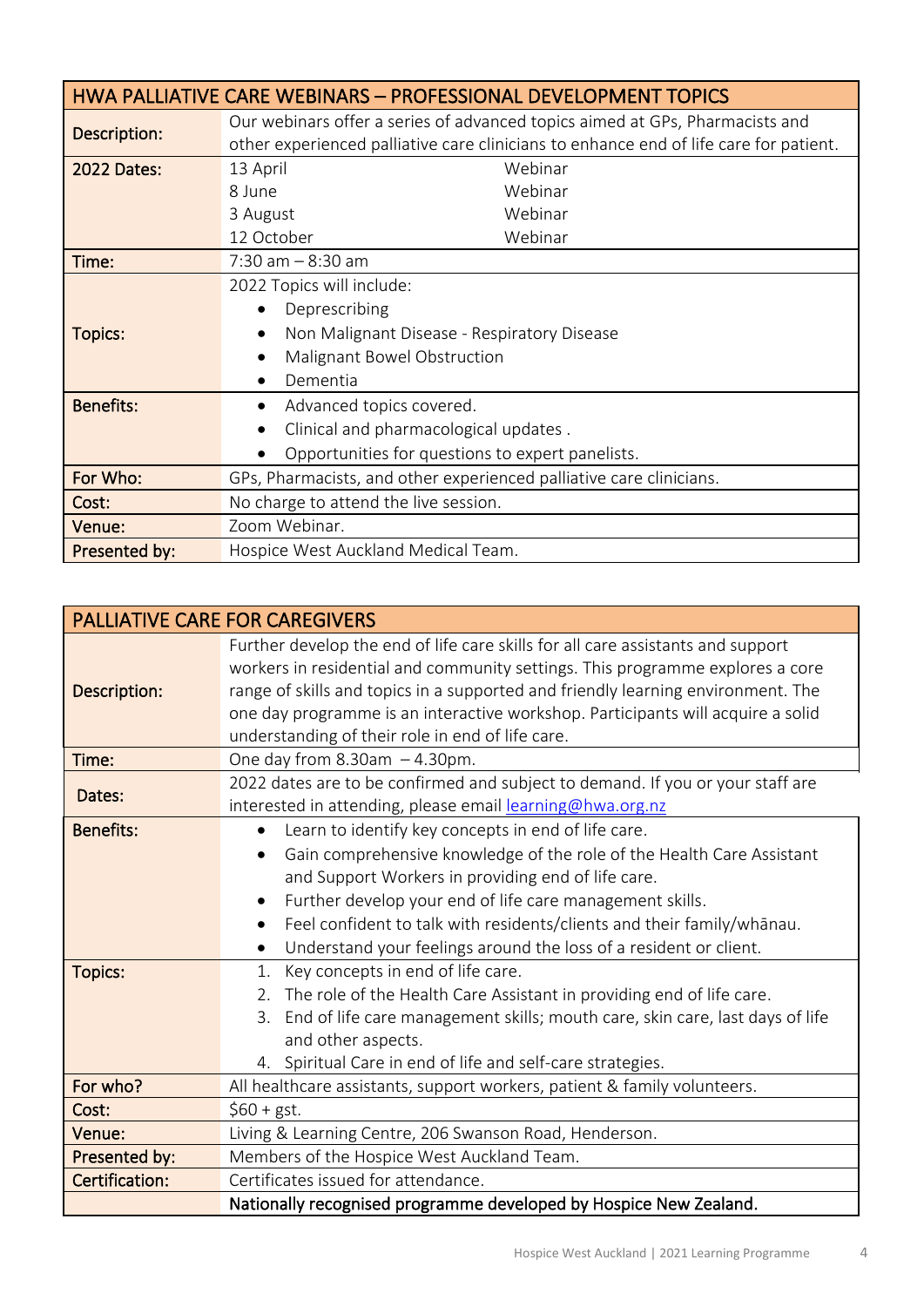| SPIRITUAL CARE AT END OF LIFE |                                                                                                                                                                                                                                                                                                                                                                                                   |  |  |
|-------------------------------|---------------------------------------------------------------------------------------------------------------------------------------------------------------------------------------------------------------------------------------------------------------------------------------------------------------------------------------------------------------------------------------------------|--|--|
| Description:                  | This programme encourages all health and social care professionals to be mindful<br>of the critical role spiritual wellness plays in the quality of life of those we cater for.<br>The programme builds awareness of our need to address and understand the<br>spiritual care needs of our patients and their families. It also offers tools and skills<br>to assess and address spiritual needs. |  |  |
| <b>2021 Dates:</b>            | Half day session from 12.30pm - 4.30pm                                                                                                                                                                                                                                                                                                                                                            |  |  |
|                               | 27 September<br>24 May<br>$\bullet$                                                                                                                                                                                                                                                                                                                                                               |  |  |
| <b>Benefits:</b>              | Enhanced holistic care skills.                                                                                                                                                                                                                                                                                                                                                                    |  |  |
|                               | Increased awareness of the diversity of needs.<br>$\bullet$                                                                                                                                                                                                                                                                                                                                       |  |  |
|                               | Increased awareness of own needs.                                                                                                                                                                                                                                                                                                                                                                 |  |  |
| <b>Topics:</b>                | Exploring & Understanding of Spirituality.                                                                                                                                                                                                                                                                                                                                                        |  |  |
|                               | Spiritual Care at the End of Life.                                                                                                                                                                                                                                                                                                                                                                |  |  |
|                               | Tools for Spiritual Assessment.                                                                                                                                                                                                                                                                                                                                                                   |  |  |
|                               | Caring for Whānau in Te Ao Māori.<br>4.                                                                                                                                                                                                                                                                                                                                                           |  |  |
| For Who:                      | All those who care for unwell patients, residents and clients.                                                                                                                                                                                                                                                                                                                                    |  |  |
| Cost:                         | No cost.                                                                                                                                                                                                                                                                                                                                                                                          |  |  |
| Venue:                        | Living & Learning Centre, 206 Swanson Road, Henderson or by Zoom.                                                                                                                                                                                                                                                                                                                                 |  |  |
| Presented by:                 | Members of the Hospice West Auckland Team.                                                                                                                                                                                                                                                                                                                                                        |  |  |
| Certification:                | Certificate of completion of all four modules.                                                                                                                                                                                                                                                                                                                                                    |  |  |

|                                                                                     | <b>ADVANCED PALLIATIVE SKILLS DAY</b>                                                                                                                                                                                                                                                                                                                                                                                                    |
|-------------------------------------------------------------------------------------|------------------------------------------------------------------------------------------------------------------------------------------------------------------------------------------------------------------------------------------------------------------------------------------------------------------------------------------------------------------------------------------------------------------------------------------|
| Description:                                                                        | Hospice West Auckland and Harbour Hospice are collaborating to provide enhanced<br>learning opportunities for clinicians who have an interest in the advanced care of<br>patients and families at end of life. The interdisciplinary programme is delivered as<br>an interactive workshop. Ideal for those practitioners who have a passion for<br>improved end of life care – exploring advanced clinical and psychosocial care issues. |
| <b>2022 Dates:</b>                                                                  | These will be one day sessions from 8.30am to 4.30pm.                                                                                                                                                                                                                                                                                                                                                                                    |
|                                                                                     | 12 May - Psychosocial Skills in Palliative                                                                                                                                                                                                                                                                                                                                                                                               |
|                                                                                     | 26 July - Pharmacology                                                                                                                                                                                                                                                                                                                                                                                                                   |
|                                                                                     | Please contact learning@hwa.org.nz if you are interested to attend.                                                                                                                                                                                                                                                                                                                                                                      |
| <b>Benefits:</b>                                                                    | Participate in a range of specialist topics in palliative care.<br>$\bullet$                                                                                                                                                                                                                                                                                                                                                             |
|                                                                                     | Collegial support and networking.                                                                                                                                                                                                                                                                                                                                                                                                        |
|                                                                                     | Share your knowledge and skills with others in your organisation.                                                                                                                                                                                                                                                                                                                                                                        |
| <b>Topics covered</b>                                                               | Palliative emergencies, delirium and agitation, ethical issues, difficult conversations,                                                                                                                                                                                                                                                                                                                                                 |
| could include:                                                                      | advanced care planning and other advanced topics.                                                                                                                                                                                                                                                                                                                                                                                        |
| For Who:                                                                            | All Health and Social Care professionals who have an interest in the end of life needs                                                                                                                                                                                                                                                                                                                                                   |
|                                                                                     | of patients and their families.                                                                                                                                                                                                                                                                                                                                                                                                          |
| Prerequisites:                                                                      | Participants must have completed the full Fundamentals of Palliative Care                                                                                                                                                                                                                                                                                                                                                                |
|                                                                                     | programme prior to attending these workshops.                                                                                                                                                                                                                                                                                                                                                                                            |
| Cost:                                                                               | $$90 + gst$ per session.                                                                                                                                                                                                                                                                                                                                                                                                                 |
| Venues:                                                                             | To be confirmed.                                                                                                                                                                                                                                                                                                                                                                                                                         |
| Presented by:                                                                       | Members of the Hospice West Auckland and Harbour Hospice Team.                                                                                                                                                                                                                                                                                                                                                                           |
| Certification:                                                                      | Certificates are awarded for attendance.                                                                                                                                                                                                                                                                                                                                                                                                 |
| Developed by the Hospice West Auckland and Harbour Hospice Clinical Education Teams |                                                                                                                                                                                                                                                                                                                                                                                                                                          |